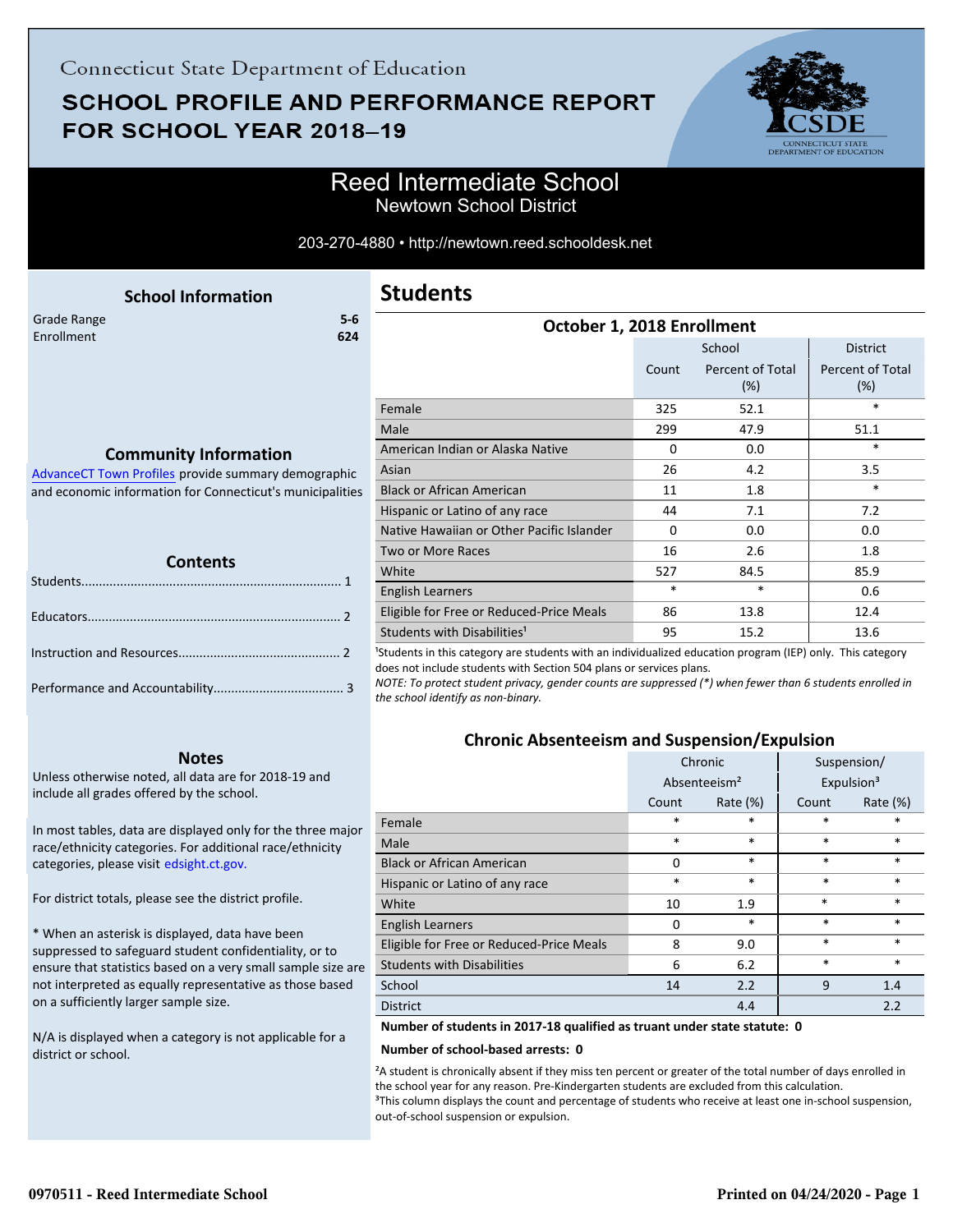# School Profile and Performance Report for School Year 2018-19 Reed Intermediate School Newtown School District

## **Educators**

|  | Full-Time Equivalent (FTE) <sup>1</sup> Staff |  |
|--|-----------------------------------------------|--|
|--|-----------------------------------------------|--|

|                                                           | <b>FTE</b> |
|-----------------------------------------------------------|------------|
| <b>General Education</b>                                  |            |
| Teachers and Instructors                                  | 40.6       |
| Paraprofessional Instructional Assistants                 | 5.1        |
| <b>Special Education</b>                                  |            |
| Teachers and Instructors                                  | 6.0        |
| Paraprofessional Instructional Assistants                 | 21.3       |
| <b>Administrators, Coordinators and Department Chairs</b> |            |
| School Level                                              | 2.5        |
| Library/Media                                             |            |
| Specialists (Certified)                                   | 0.O        |
| <b>Support Staff</b>                                      | 0.8        |
| Instructional Specialists Who Support Teachers            | 3.1        |
| Counselors, Social Workers and School Psychologists       | 5.5        |
| <b>School Nurses</b>                                      | 2.1        |
| Other Staff Providing Non-Instructional Services/Support  | 21.2       |

| <b>Educators by Race/Ethnicity</b>           |              |                         |                         |  |  |  |
|----------------------------------------------|--------------|-------------------------|-------------------------|--|--|--|
|                                              |              | School                  | <b>District</b>         |  |  |  |
|                                              | Count        | Percent of Total<br>(%) | Percent of Total<br>(%) |  |  |  |
| American Indian or Alaska Native             | 0            | 0.0                     | 0.2                     |  |  |  |
| Asian                                        | $\mathbf{1}$ | 1.6                     | 0.9                     |  |  |  |
| <b>Black or African American</b>             | 0            | 0.0                     | 0.2                     |  |  |  |
| Hispanic or Latino of any race               | 0            | 0.0                     | 1.4                     |  |  |  |
| Native Hawaiian or Other Pacific<br>Islander | U            | 0.0                     | 0.0                     |  |  |  |
| Two or More Races                            | O            | 0.0                     | 0.0                     |  |  |  |
| White                                        | 60           | 98.4                    | 97.2                    |  |  |  |

### **Classroom Teacher Attendance, 2017-18**

|                                                | School | District |
|------------------------------------------------|--------|----------|
| Average # of FTE Days Absent Due to Illness or | 8.3    | 9.3      |
| Personal Time                                  |        |          |

<sup>1</sup>In the full-time equivalent count, staff members working part-time in the school are counted as a fraction of full-time. For example, a teacher who works half-time in a school contributes 0.50 to the school's staff count.

# **Instruction and Resources**

|                                       | <b>School Schedule</b> |                                  |          |  |
|---------------------------------------|------------------------|----------------------------------|----------|--|
| Days of Instruction                   | 182                    | <b>School Hours for Students</b> |          |  |
| Hours of Instruction Per Year         |                        | <b>Start Time</b>                | 09:05 AM |  |
| Grades 1-12 and Full-Day Kindergarten | 934                    | End Time                         | 03:32 PM |  |
| Half/Extended Day Kindergarten        | N/A                    |                                  |          |  |

### **Students with Disabilities Who Spend 79.1 to 100 Percent of Time with Nondisabled Peers³**

|                                | Count  | Rate $(\%)$ |
|--------------------------------|--------|-------------|
| Autism                         | 9      | *           |
| <b>Emotional Disturbance</b>   | 6      | $\ast$      |
| <b>Intellectual Disability</b> | O      | 0.O         |
| Learning Disability            | 29     | 72.5        |
| Other Health Impairment        | 16     | $\ast$      |
| <b>Other Disabilities</b>      | $\ast$ | $\ast$      |
| Speech/Language Impairment     | $\ast$ | $\ast$      |
| School                         | 67     | 70.5        |
| District                       |        | 73.2        |

<sup>3</sup>This table includes students ages 6-21 with an IEP or services plan.

#### **0970511 - Reed Intermediate School Printed on 04/24/2020 - Page 2**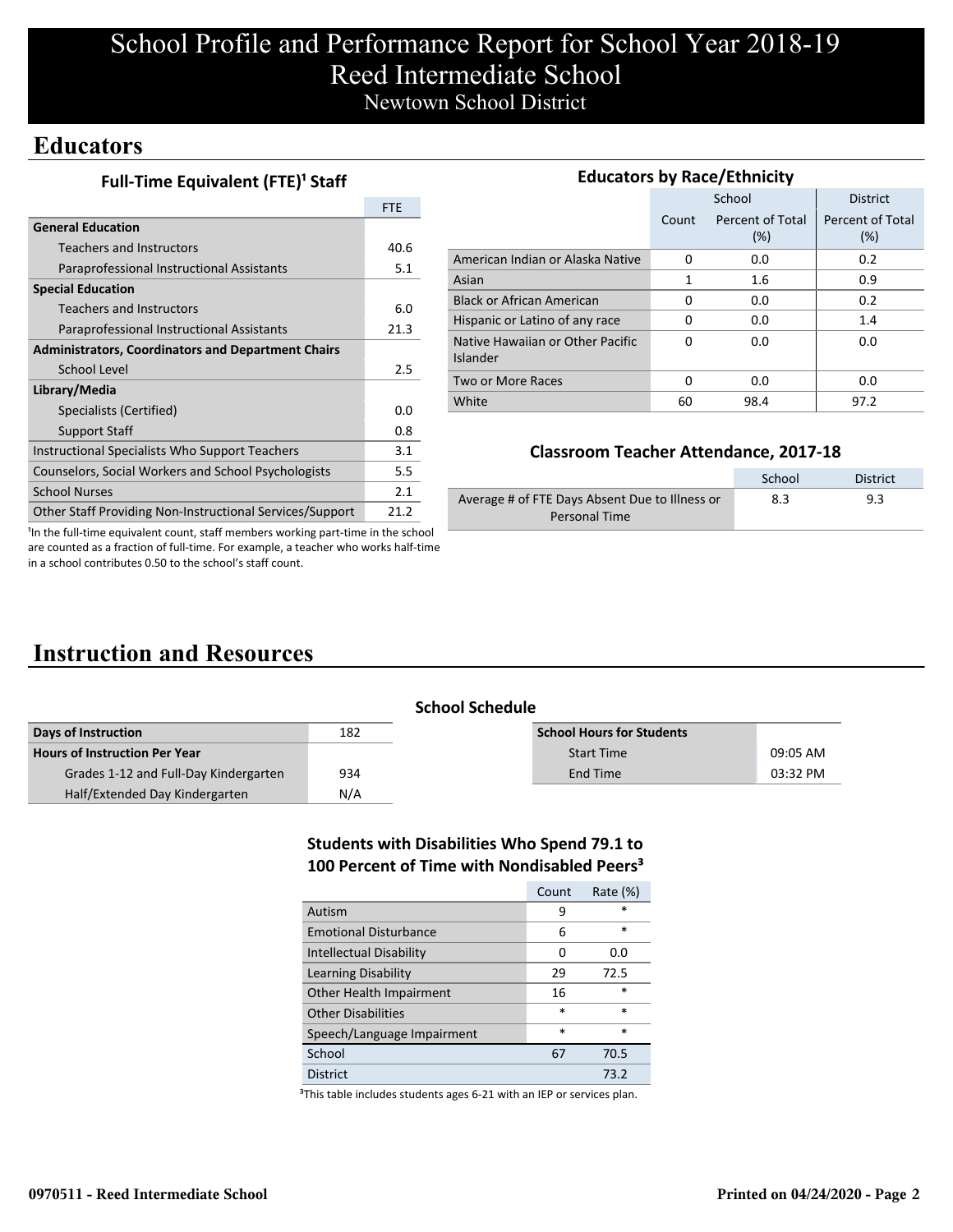# School Profile and Performance Report for School Year 2018-19 Reed Intermediate School Newtown School District

## **Performance and Accountability**

### **School Performance Index (SPI)**

A School Performance Index (SPI) is the average performance of students in a subject area (i.e., ELA, Mathematics or Science) on the state summative assessments. The SPI ranges from 0-100. An SPI is reported for all students tested in a school and for students in each individual student group. Connecticut's ultimate target for an SPI is 75.

|                                              | <b>English Language Arts (ELA)</b> |            | <b>Math</b> |            | <b>Science</b> |            |
|----------------------------------------------|------------------------------------|------------|-------------|------------|----------------|------------|
|                                              | Count                              | <b>SPI</b> | Count       | <b>SPI</b> | Count          | <b>SPI</b> |
| American Indian or Alaska Native             | 0                                  | N/A        | 0           | N/A        | 0              | N/A        |
| Asian                                        | 23                                 | 81.7       | 23          | 85.3       | 11             | $*$        |
| <b>Black or African American</b>             | 11                                 | $\ast$     | 11          | $\ast$     | $\ast$         | $\ast$     |
| Hispanic or Latino of any race               | 43                                 | 68.6       | 43          | 62.3       | 19             | $\ast$     |
| Native Hawaiian or Other Pacific Islander    | 0                                  | N/A        | 0           | N/A        | 0              | N/A        |
| Two or More Races                            | 16                                 | $\ast$     | 16          | $\ast$     | $\ast$         | $\ast$     |
| White                                        | 523                                | 77.4       | 523         | 73.5       | 240            | 74.2       |
| English Learners                             | 16                                 | $\ast$     | 16          | $\ast$     | 6              | $*$        |
| Non-English Learners                         | 600                                | 77.2       | 600         | 73.6       | 276            | 74.5       |
| Eligible for Free or Reduced-Price Meals     | 87                                 | 66.0       | 87          | 60.6       | 41             | 63.4       |
| Not Eligible for Free or Reduced-Price Meals | 529                                | 78.7       | 529         | 75.2       | 241            | 76.0       |
| <b>Students with Disabilities</b>            | 97                                 | 53.8       | 97          | 47.9       | 45             | 52.6       |
| <b>Students without Disabilities</b>         | 519                                | 81.2       | 519         | 77.9       | 237            | 78.2       |
| <b>High Needs</b>                            | 159                                | 62.4       | 159         | 56.5       | 79             | 60.1       |
| Non-High Needs                               | 457                                | 81.9       | 457         | 78.9       | 203            | 79.6       |
| School                                       | 616                                | 76.9       | 616         | 73.2       | 282            | 74.1       |

### **National Assessment of Educational Progress (NAEP): Percent At or Above Proficient<sup>1</sup>**

|                        | <b>NAEP 2019</b> | <b>NAEP 2013</b> |          |
|------------------------|------------------|------------------|----------|
| <b>READING</b>         | Grade 4 Grade 8  |                  | Grade 12 |
| Connecticut            | 40               | 41               | 50       |
| <b>National Public</b> | 34               | 32               | 36       |
| <b>MATH</b>            | Grade 4 Grade 8  |                  | Grade 12 |
| Connecticut            | 45               | 39               | 32       |
| <b>National Public</b> | 40               | 33               | 25       |

<sup>1</sup>NAEP is often called the "Nation's Report Card." It is sponsored by the U.S. Department of Education. This table compares Connecticut's performance to that of national public school students. Performance standards for state assessments and NAEP are set independently. Therefore, one should not expect performance results to be the same [across Smarter Balanced and NAEP. Instead, NAEP results are meant to](https://portal.ct.gov/-/media/SDE/Student-Assessment/NAEP/report-card_NAEP-2019.pdf?la=en) complement other state assessment data. To view performance on NAEP by student group, click here.

### **Physical Fitness Tests: Students Reaching Health Standard²**

|                      | Percent of Students by Grade <sup>3</sup> (%) |      |      |           | <b>All Tested Grades</b> |          |
|----------------------|-----------------------------------------------|------|------|-----------|--------------------------|----------|
|                      | 4                                             | 6    | 8    | <b>HS</b> | Count                    | Rate (%) |
| Sit & Reach          | N/A                                           | 97.9 | N/A  | N/A       | 330                      | 97.9     |
| Curl Up              | N/A                                           | 95.8 | N/A  | N/A       | 330                      | 95.8     |
| Push Up              | N/A                                           | 92.7 | N/A  | N/A       | 330                      | 92.7     |
| Mile Run/PACER       | N/A                                           | 90.0 | N/A  | N/A       | 330                      | 90.0     |
| All Tests - School   | N/A                                           | 83.6 | N/A  | N/A       | 330                      | 83.6     |
| All Tests - District | 63.3                                          | 83.6 | 57.0 | 62.0      |                          | 66.5     |

²The Connecticut Physical Fitness Assessment (CPFA) is administered to students in Grades 4, 6, 8 and High School (HS). The health-related fitness scores gathered through the CPFA should be used to educate and motivate children and their families to increase physical activity and develop lifetime fitness habits.

<sup>3</sup>Only students assessed in all four areas are included in this calculation.